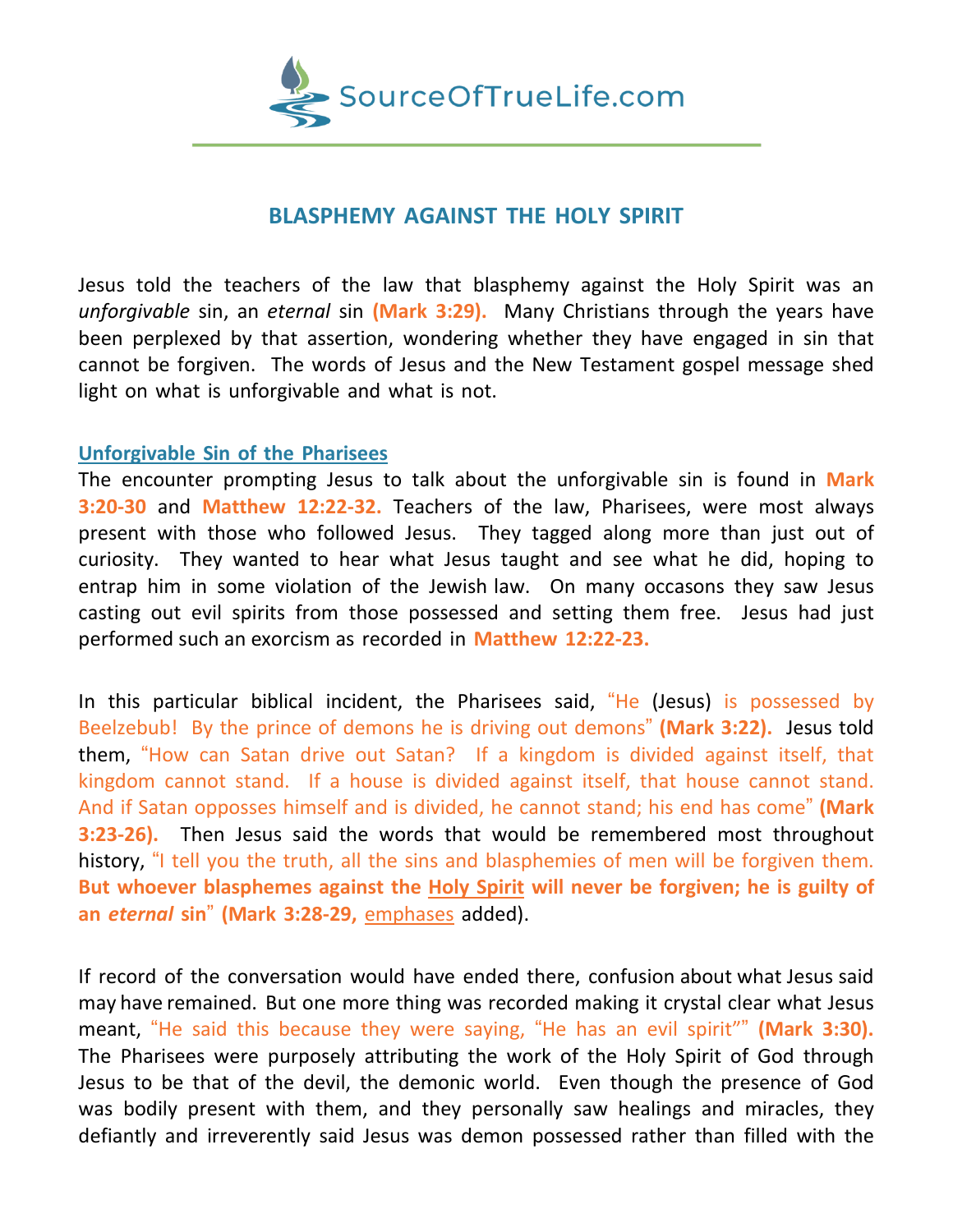Spirit. **That was the unforgivable sin of which the Pharisees were guilty. They had rejected the power and the grace God was extending to them.**

## **Unforgivable Sin Today**

Today, Jesus is seated in heaven **(Ephesians 1:19-20).** He is not *bodily* present on the earth to be accused, face to face, as he was by the Pharisees. That incident cannot be duplicated today. But Jesus indicated that blasphemy against the Holy Spirit would continue to be a possibility even after he left this world for heaven. Jesus said, "Every sin and blasphemy will be forgiven men, but the **blasphemy against the Spirit will not be forgiven.** Anyone who speaks a word against the Son of Man will be forgiven, but **anyone who speaks against the Holy Spirit will not be forgiven, either in this age or in the age to come**" **(Matthew 12:31-32,** emphasis added).

Even though persons today cannot directly blaspheme the Holy Spirit like the Pharisees did, they can still reject the power and the grace of God extended to them through the shed blood of Jesus Christ on the cross of Calvary. The Holy Spirit is very active in speaking to the hearts of men, women, and children, convicting them of sin and of their need to accept the salvation of God offered through Jesus Christ. Jesus told his disciples at the Last Supper, "when he (the Holy Spirit) comes, he will convict the world of guilt in regard to sin and righteousness and judgment . . . when he, the Spirit of truth, comes, he will guide you into all truth" **(John 16:8-13).** To continually reject, in unbelief, the promptings of truth by the Holy Spirit is to reject God.

Some of the most remembered words of Jesus are, "For God so loved the world that he gave his one and only Son, that whoever believes in him shall not perish but have eternal life" **(John 3:16).** Within this statement, a choice is indicated – embrace and believe the promptings of the Holy Spirit about Jesus and receive eternal life **or** reject the Holy Spirit speaking to you and perish. Before the ministry of Jesus, John the Baptist revealed this truth as well **(John 3:31-36).**

## **Closing Thoughts**

According to Jesus, most every sin is forgivable, "every sin and blasphemy will be forgiven men" **(Matthew 12:31).** The apostle Paul said, "if you confess with your mouth, "Jesus is Lord," and believe in your heart that God raised him from the dead, you will be saved" **(Romans 10:9).** Your sins will be forgiven *forever* by God's grace. All of your sins are removed from the presence of God as far as the east is from the west and He remembers them no more **(Psalm 103:11-12).** As a result, you will be in the presence of God in the heavenly places for eternity **(Ephesians 2:4-7).**